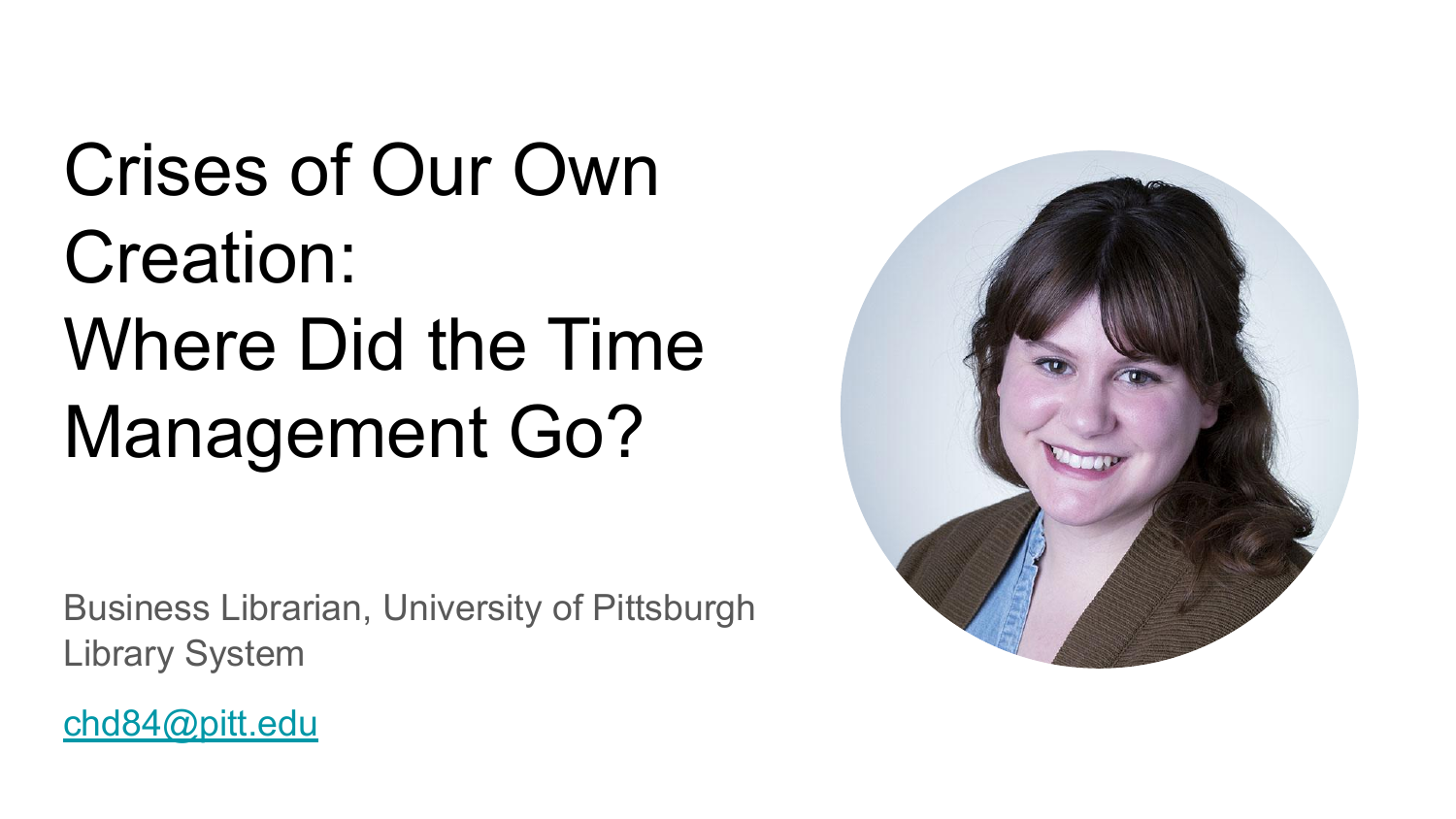#### The Scenario

We can use the video around October 5 if you would have it ready by then.

# October 5

Sent: Wednesday, September 30, 2020 10:48 AM

| Wednesday       | Thursday | Friday | Saturday | Sunday | Monday |
|-----------------|----------|--------|----------|--------|--------|
| 30 <sup>°</sup> | Oct 1    |        |          |        |        |
|                 |          |        |          |        |        |
|                 |          |        |          |        |        |
|                 |          |        |          |        |        |
|                 |          |        |          |        |        |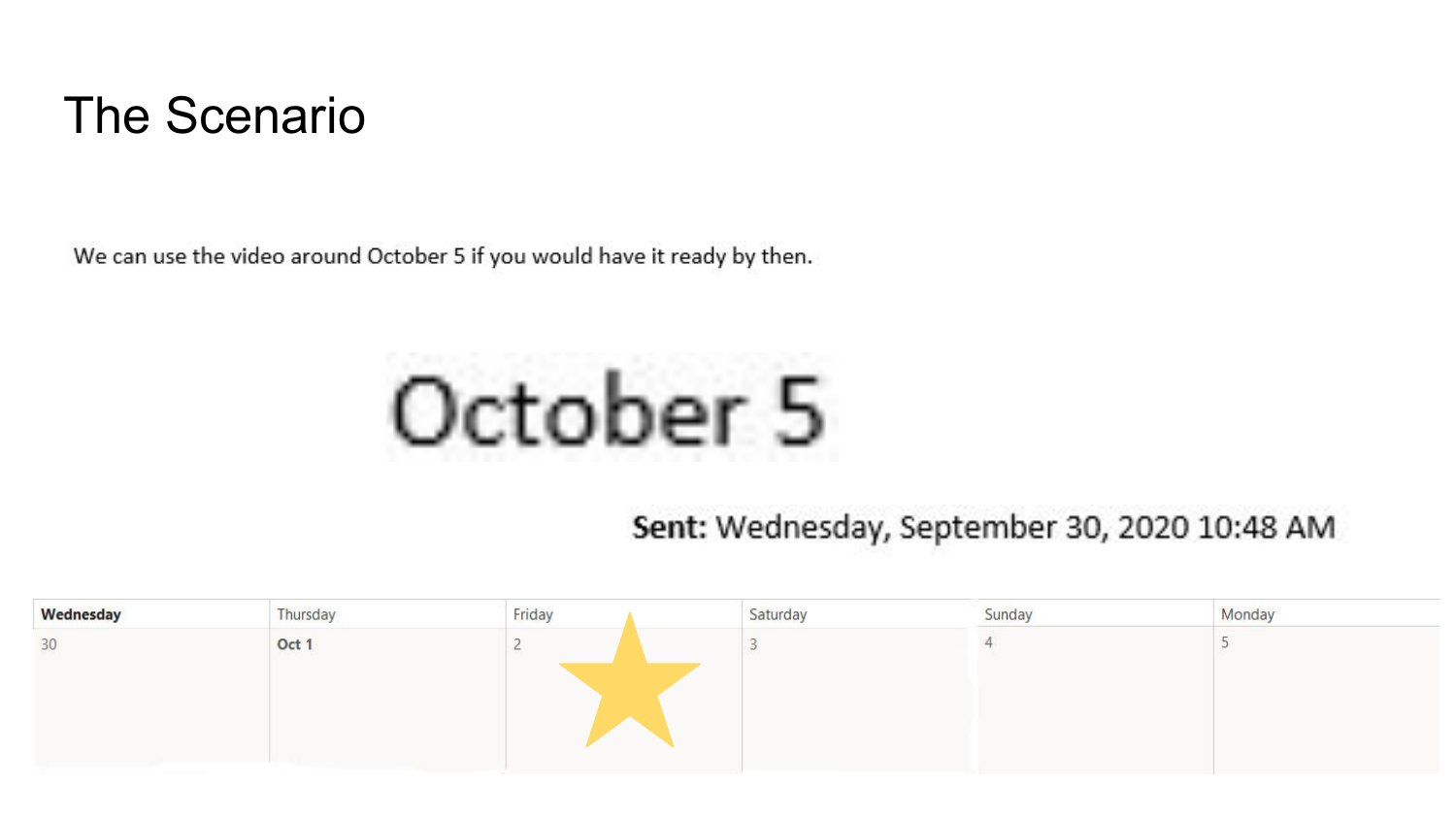## The Why

- 1. "Thus, unstressed participants perform slightly better and make more advantageous, safer, less risky, or more patient decisions than do stressed participants."<sup>1</sup>
- 2. "Results from the current meta-analysis document high levels of both posttraumatic (26.2%) and psychological (23.1%) stress associated with COVID-19."<sup>2</sup>
	- a. "findings suggested approximately one-in-four adults require mental health services during the ongoing pandemic."<sup>2</sup>

1Starcke, K., & Brand, M. (2016). Effects of stress on decisions under uncertainty: A meta-analysis. *Psychological Bulletin*, 142(9), 909-933. doi[:http://dx.doi.org/10.1037/bul0000060](http://dx.doi.org.pitt.idm.oclc.org/10.1037/bul0000060)

2Prevalence of posttraumatic and general psychological stress during COVID-19: A rapid review and meta-analysis. (2020). *Psychiatry Research*, 292, 113347. https://doi.org/10.1016/j.psychres.2020.113347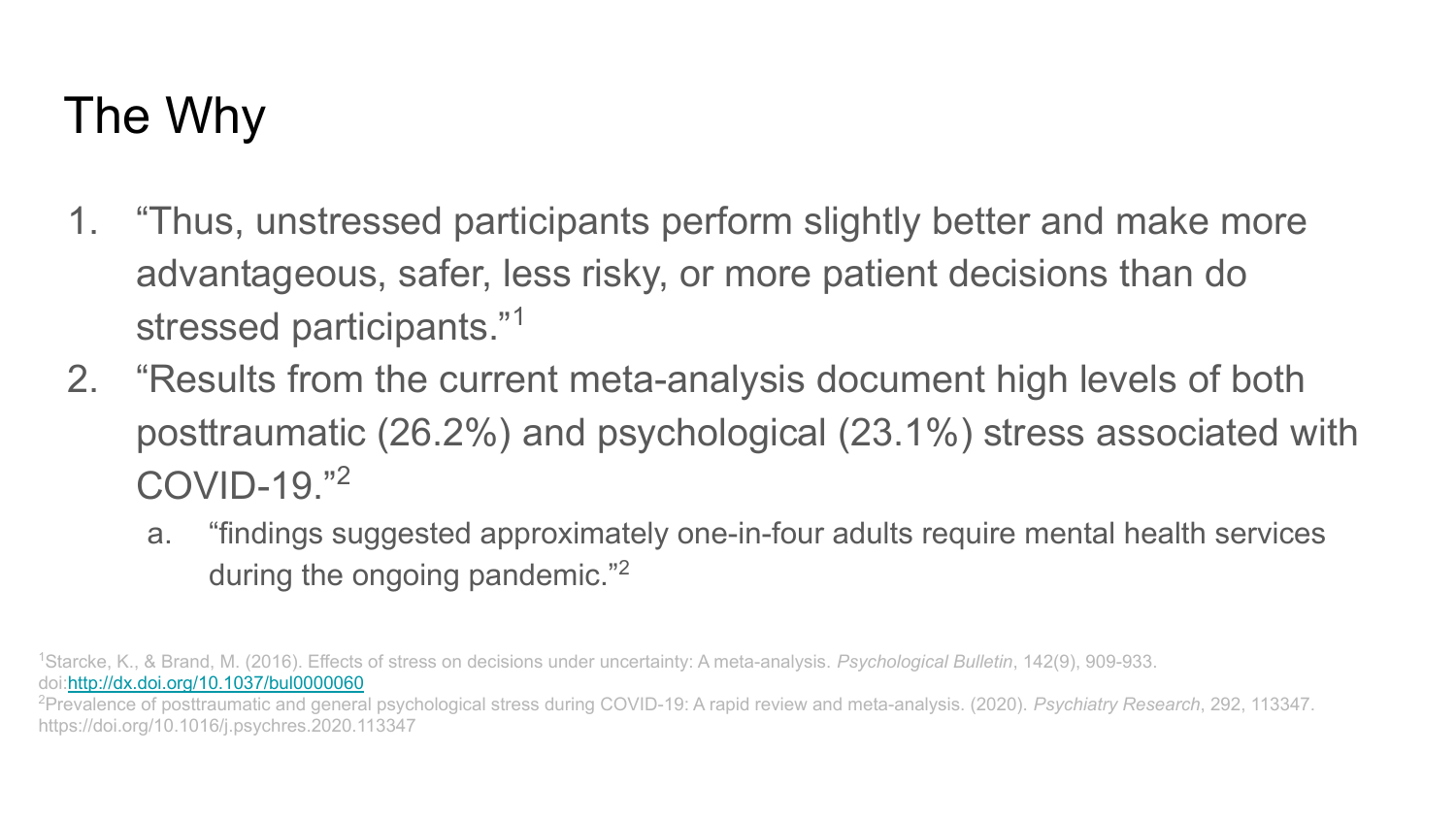### What happened to time management?

- When we are experiencing stress, our pre-frontal cortex is impaired.<sup>1</sup> ○ Especially if we don't feel in control of the situation.
- "Time management refers to a range of skills, tools, and techniques used to manage time when accomplishing specific tasks, projects and goals. This encompasses a wide scope of activities, and includes planning, allocating, setting goals, delegation, analysis of time spent, monitoring, organizing, scheduling, and prioritizing."<sup>2</sup>

1Arnsten, Amy F. T. "Stress Signalling Pathways That Impair Prefrontal Cortex Structure and Function." Nature reviews. *Neuroscience* 10.6 (2009): 410–422. doi:10.1038/nrn2648

<sup>2</sup>*Time Management,* edited by Anna P. Varga, Nova Science Publishers, Incorporated, 2010.